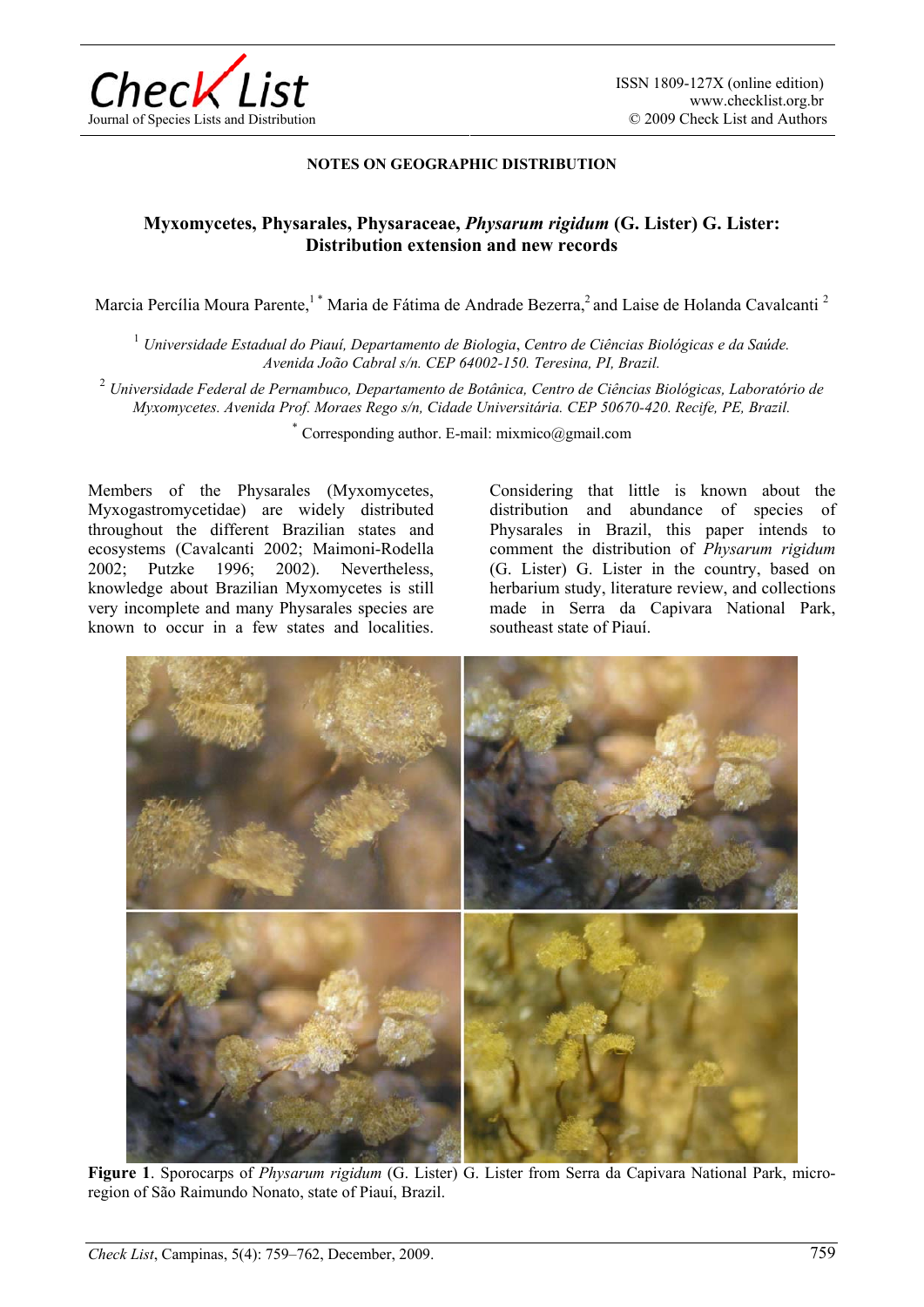*Physarum rigidum* occurs in south Nigeria, Sri Lanka, South Korea, Japan, Taiwan, China, Nepal, United States, Uruguay and Brazil (Lister 1925, Martin and Alexopoulos 1969; Farr 1968; 1976). The specimen reported by Garcia-Zorron (1967) for Uruguay was the first report of this species for South America, while Farr (1968) published the first record for Brazil, based on a specimen collected in state of São Paulo. *Physarum rigidum* was known in Brazil from only two localities in the state of São Paulo, Southeast region, and in one locality in the state of Pernambuco, Northeast region (Farr 1968, Cavalcanti 2002; Bononi et al. 1981; Hochgesand and Gottsberger 1996; Maimoni-Rodella 2002; Putzke 1996).

The yellow phaneroplasmodium of *P. rigidum* is capable of forming many stalked sporocarps, 0.5- 2 mm high, with lenticular sporotheca (Figure 1). This species is primarily associated with woody microhabitats (corticolous and lignicolous); however, it may be less frequently found in association with the fruiting bodies of fungi (myceticolous), such as *Schizophyllum commune*  Fr. In fact, the first published record for Brazil was based on specimens fruiting on an unidentified species of Polyporaceae (Farr 1968).

According to Lister (1925), the capillitium of this species consists of "sparingly branched threads or flattened tubes with long narrow orange limeknots", sometimes "consisting almost entirely of slender rod-like tubes enclosing lime-granules¨. Although closely allied to *P. viride* G. Lister, this species may be distinguished by the character of the capillitium and by the larger  $(9-12 \mu m \text{ diam.})$ , rich violet-brown, minutely spinulose or verruculose spores. As in all Physaraceae, the amount of lime in the sporocarp is variable and when it is scanty the membranous peridium is fragile and iridescent.

On November 1966, sporocarps of *P. rigidum* were collected by B. Skvortzov at the Fontes do Ipiranga State Park (23°38' - 23°40' S, 46°36' - 46°38' W, 560 ha, 890 m above sea level), an Atlantic Forest remnant completely surrounded by residential areas and roads in the municipality of São Paulo. The specimen, deposited at the *Herbário do Estado* (SP 97667), with a duplicate (809948) at the BPI Collection (Farr et al. 2007), identified by M. L. Farr, represents the first record of the species on Brazilian territory (Table 1). The fructification on a polypore reported by Farr (1968) as the first report of the species for Brazil probably was based on this specimen.

Six years later (March, 1972), three typical specimens were collected in a survey of corticolous myxomycetes conducted by Laise de Holanda Cavalcanti (LHC) at the *Estação Experimental de Biologia e Piscicultura*, municipality of Pirassununga, São Paulo (21°59'45" S, 47°25'33" W, 627 m above sea level), extending its range ca. 210 km NNO from the previous reported locality, in the same state (Cavalcanti, unpublished data). The specimens were found in the area with savanna-like vegetation preserved against fire for some thirty years, with a semi-closed tree canopy (*cerradão*) and in a more open area, with scattered trees and shrubs, all subjected to annual fires (*campocerrado*). In the field collection (Cavalcanti 404, on bark of living unidentified tree), and moist chamber specimens (Cavalcanti 408, dead wood, *campo-cerrado*; Cavalcanti 410, bark of living *Erythroxylum suberosum* St. Hil., Erythroxylaceae, *cerradão*), the sporangia were abundant, ca. 1,5 mm high, with subulate, reddish-brown stalks, typical capillitium and redbrown spores, 9-12 µm diam., equally verrucose all over.

According to check lists of Brazilian Myxomycetes published by Cavalcanti (2002), Maimoni-Rodella (2002) and Putzke (2002), *P. rigidum* only occurs in the states of São Paulo and Pernambuco. However, a specimen deposited in the USDA-SBML, BPI 805445 (Farr et al. 2007), found in April 1968, without collector name, the only locality information on the box says that it is from Brazil and no state or other locality data are listed, except the geographic coordinates. Considering site coordinates (9°9' S, 50°9'13" W) the specimen was found somewhere in the middle-southeast micro-region of state of Pará, near the town of Casera, state of Tocantins, Northern Brazil and hence it constitutes the northernmost record for *P. rigidum* in the country and the first record for the species in the northern region.

In the Northeast region, *P. rigidum* was only known from the coastal zone (state of Pernambuco, municipality of Recife, 8°04'03" S, 34°55'00" W, 4 m above sea level). The specimens, collected in March 1968 by LHC, consist of a few sporangia developed on bark of living trees (*Mangifera indica* L., Anacardiaceae; *Eugenia* sp., Myrtaceae), in urban backyards. These specimens were deposited at the UFP Herbarium, Myxomycetes collection, *Universidade Federal de Pernambuco*, Brazil (UFP 02311, UFP 02579). Since then, no other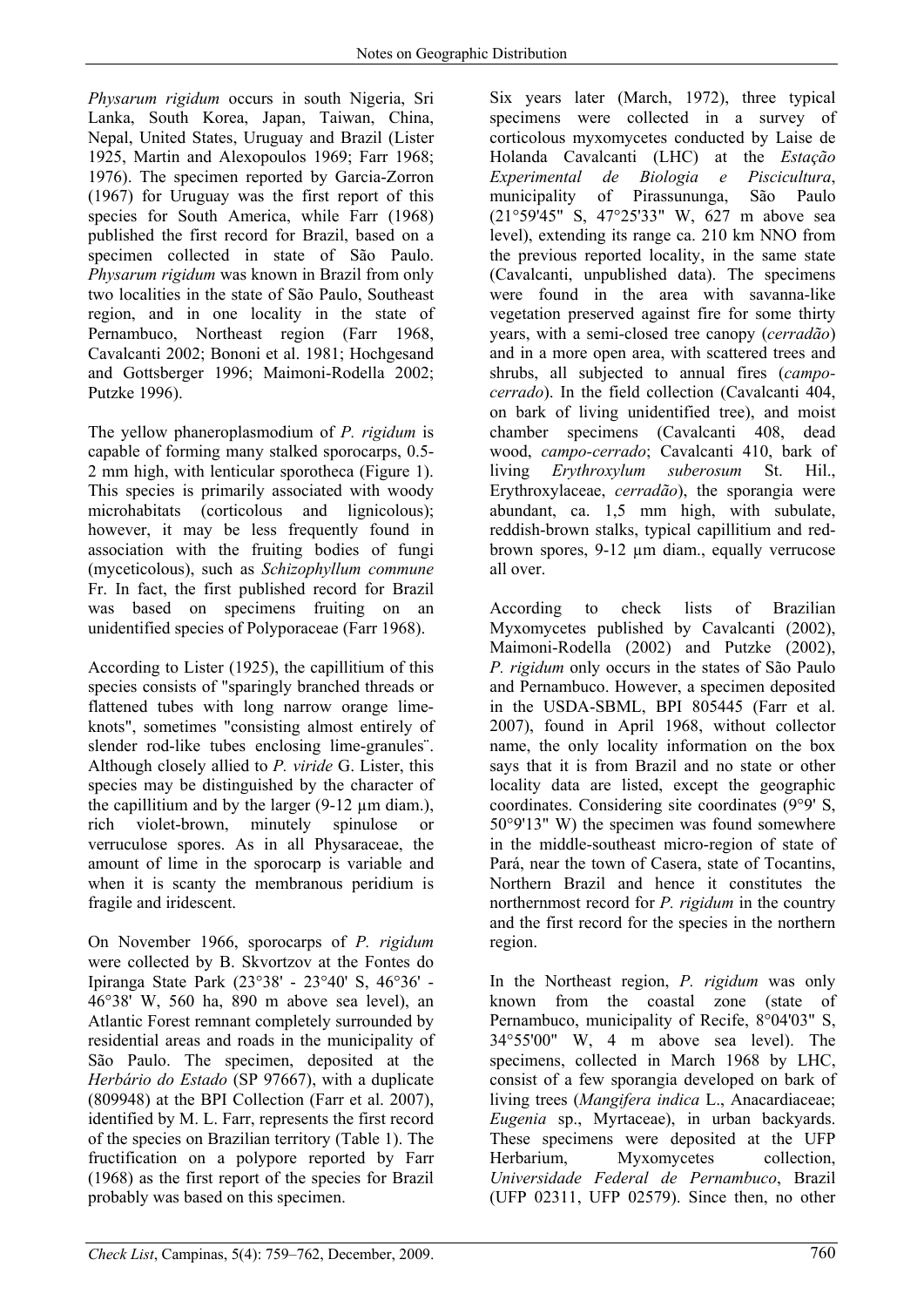*P. rigidum* specimen was found in the Northeast region.

During a more recent survey for myxomycetes in the micro-region of São Raimundo Nonato, southeastern Piauí, the species was found one more time in the northeast region, 39 years after its last record, extending its known distribution range ca. 900 km beyond municipality of Recife. The specimens of *P. rigidum* were collected at the Serra da Capivara National Park (SCNP) (8°26'-8°54' S, 42°19'- 42°45' W, 129.140 ha, 500-600 m above sea level), southeast Piauiense middle-region. The SCNP territory, under a semiarid climate, with a strongly variable precipitation (250-1270 mm/year), is covered by several xeric deciduous plant associations, from dry, open woodland to thorn scrub with cacti and bromeliads (Olmos 1993). Caesalpiniaceae, Fabaceae, Mimosaceae and Myrtaceae are dominant in the wood component of the vegetation, specially *Acacia langsdorffii*  Benth., *Campomanesia* sp., and *Pterodon abruptus* (Moric.) Benth. (Lemos and Rodal 2002).

In the SCNP this species was first found on dead wood in May 2006 (dry season) by MPP, in Serra Branca, near *Toca do Povo da Extrema II*, a dense *Caatinga* area. Since then, this species has been collected in SCNP, on the same locality in March 2007 (rainy season), fruiting on dead wood and twigs.

The sporocarp of *P. rigidum* presents a striking aspect in the stage where the peridium is broken and exposes the rigid calcareous tubes of the capillitium. The seven specimens from SCNP illustrate this well (Figure 1).

Cavalcanti (2002) lists the Myxomycetes species known to occur in state of Piauí. Cavalcanti et al. (2006) updated this earlier information and listed 50 species, including 18 species of Physarales, from the Lower and Mid-Parnaiba micro-regions in the northwest of that state. There is no reference in these lists about *P. rigidum*  collections. Thus, the present record is the first for this species from the state of Piauí and increases its geographical range ca. 2000 km N from the locality of the first Brazilian record (Table 1).

*Physarum rigidum* has been documented to occur in the Atlantic Forest remnants (Farr 1968; Bononi et al. 1981; Hochgesand and Gottsberger 1996), *Cerrado* vegetation and urban back yards (Cavalcanti 1976; 2002), at elevations ranging from sea level to ca. 860 m. The collections reported herein represents the first report of this species from *Caatinga*, a type of deciduous dry forest found exclusively in the Brazilian territory.

| <b>SITE</b>                       | <b>COORDINATES</b>       | <b>HABITAT</b>         | <b>PERIOD</b> |
|-----------------------------------|--------------------------|------------------------|---------------|
| Parque Estadual das Fontes do     | 23°38'-23°40' S,         | <b>Atlantic Forest</b> | Nov. 1966     |
| Ipiranga - SP                     | 46°36'-46°38' W          |                        |               |
| Recife - PE                       | 08°04' S, 34°55' W       | Urban Backyards        | Mar. 1968     |
| Pará, near Casera - TO            | 09°09' S, 50°09'13" W    | Not indicated          | Apr. 1968     |
| Estação Experimental de Biologia  | 21°59'45" S, 47°25'33" W | Savanna-like           | Mar. 1972     |
| e Piscicultura, Pirassununga - SP |                          |                        |               |
| Parque Nacional Serra da          | 08°26'-08°54' S,         | Caatinga vegetation    | Mar. 2007     |
| Capivara - PI                     | 42°19'-42°45' W          |                        |               |
|                                   |                          |                        |               |

**————————————————** 

**Acknowledgements:** The authors are grateful to Drs. Denilson Fernandes Peralta and Olga Yano, *Instituto de Botânica de São Paulo*, for providing information from Herbarium SP collection; to Niède Guidon and *Serra da Capivara* National Park staff, for help during the fieldwork and for logistical support. Laise de Holanda Cavalcanti (proc. 311340/2006-7) and Maria de Fátima de Andrade Bezerra (proc.155673/2006-8) acknowledge CNPq for financial support.

**————————————————** 

**————————————————** 

## **Literature cited**

- Bononi, V.L.R., S.F.B. Trufem, and R.A.P. Grandi. 1981. Fungos macroscópicos do Parque Estadual das Fontes do Ipiranga, São Paulo, Brasil, depositados no Herbário do Instituto de Botânica. Rickia 9: 37-53.
- Cavalcanti, L.H. 1976. Mixomicetos novos para Pernambuco II. Memórias do Instituto de Biociências 4: 1-19.
- Cavalcanti, L.H. 2002. Biodiversidade e distribuição de mixomicetos em ambientes naturais e